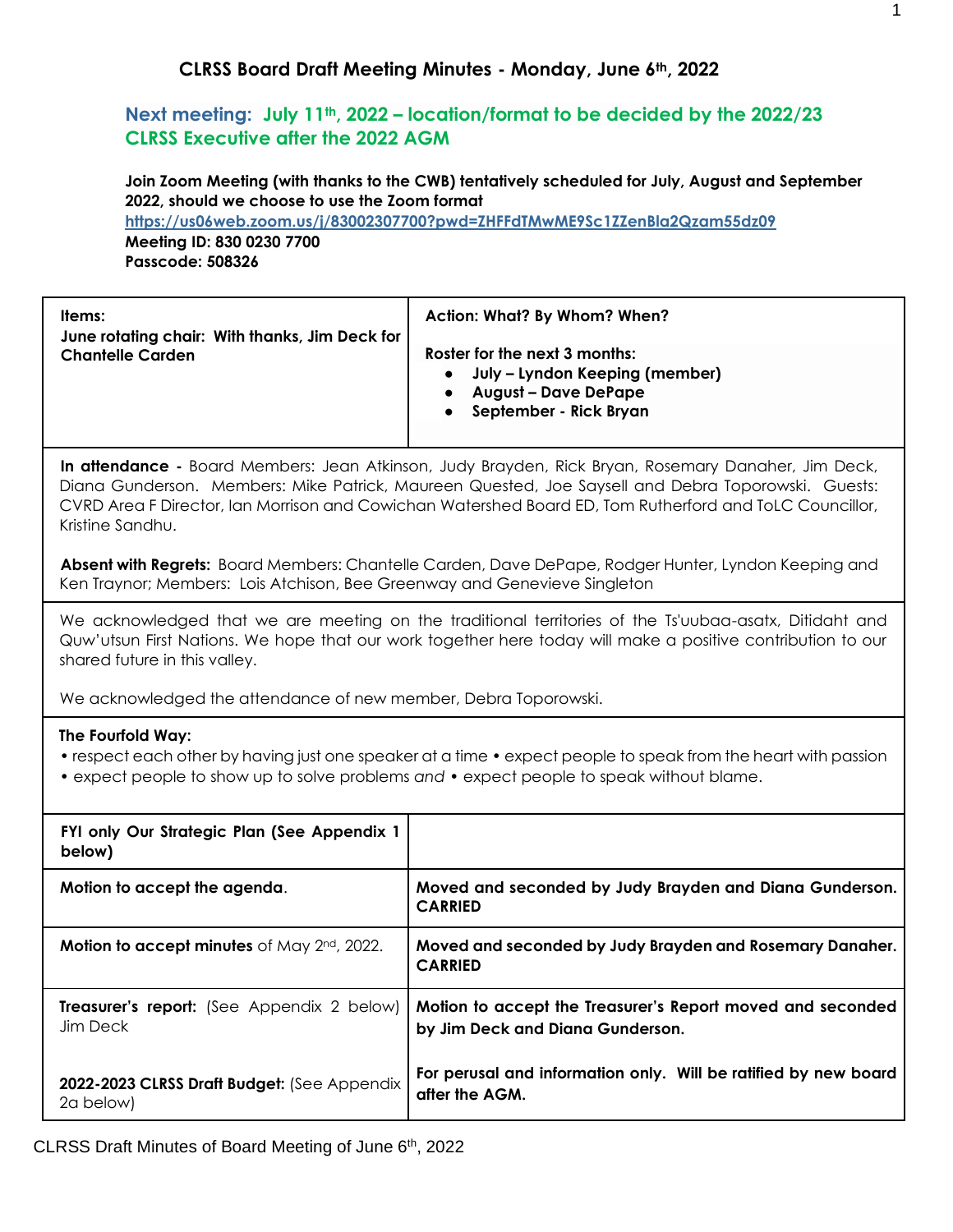| <b>Guest remarks</b> from CVRD Area F Director, Ian<br>Morrison.                                                                                                                                                      | Director Morrison reported on his recent attendance at the<br>Advocacy Day at the Association of Vancouver Island Coastal<br>Communities (AVICC). The three major priorities at the meeting<br>were: housing, climate change (adaptation and infrastructure)<br>and emergency preparedness); lan noted that a letter had been<br>received by the CVRD Board regarding implementation of<br>requirements for Qualified Environmental Professionals (QEEPs) in<br>the CVRD. The letter is not yet in the public domain, but Ian will<br>advise CLRSS and members when it is. Member, Joe Saysell,<br>expressed interest in reading it. Judy Brayden suggested that the<br>questions that it raises could be included in the CLRSS regular<br>Board meeting agenda in July. |
|-----------------------------------------------------------------------------------------------------------------------------------------------------------------------------------------------------------------------|--------------------------------------------------------------------------------------------------------------------------------------------------------------------------------------------------------------------------------------------------------------------------------------------------------------------------------------------------------------------------------------------------------------------------------------------------------------------------------------------------------------------------------------------------------------------------------------------------------------------------------------------------------------------------------------------------------------------------------------------------------------------------|
| <b>Remarks</b><br>Cowichan<br>Guest<br>from<br>Watershed Board Executive Director, Tom<br>Rutherford.                                                                                                                 | CWB ED, Tom Rutherford, reported that a very important public<br>meeting about the weir updates is to be held on June 16th, via<br>Webex. See<br>https://cowichanvalleyrd.webex.com/cowichanvalleyrd/onsta<br>ge/g.php?MTID=ee743713b02896dca2870d6a30e601c2d<br>Tom also reported that the job posting for the ED of the CWB has<br>been extended to June 22nd, 2022. See CWB website for details.<br>The CWB received funding from the RBS Tech for Nature fund.<br>The lower river clean-up date has been set for Sunday August<br>28th, 2022.                                                                                                                                                                                                                        |
| President's Report: Ken Traynor<br>As distributed (see Appendix 3 below)                                                                                                                                              | The Board reviewed the items in the report below.<br><b>AGM</b><br>discussion included conversation about Board involvement next<br>year. Maureen Quested reported that both Don and Beverly<br>Nimmo would make great additions to the Board and Judy<br>Brayden suggested that guest, Debra Toporowski, would also<br>make a great addition. Ken is asked to contact these members<br>to follow up on these suggestions.                                                                                                                                                                                                                                                                                                                                               |
| <b>Business Arising from the Minutes:</b>                                                                                                                                                                             |                                                                                                                                                                                                                                                                                                                                                                                                                                                                                                                                                                                                                                                                                                                                                                          |
| 1.) Annual General Meeting - June 26, 2022<br>- 9:00 - 1:00 Lake Cowichan Curling Lounge<br>and Board nominations.<br>2.) Mosaic Open House - Jim Deck further<br>comments on Mosaic Holmes Mountain plan<br>$-$ NIL. |                                                                                                                                                                                                                                                                                                                                                                                                                                                                                                                                                                                                                                                                                                                                                                          |
| 3.) Venue for the July meeting?                                                                                                                                                                                       | 3.) The venue will be decided by the incoming Board members<br>in a meeting after the upcoming AGM. It was noted that 'hybrid'<br>forms of in-person and Zoom meetings are not terribly successful.                                                                                                                                                                                                                                                                                                                                                                                                                                                                                                                                                                      |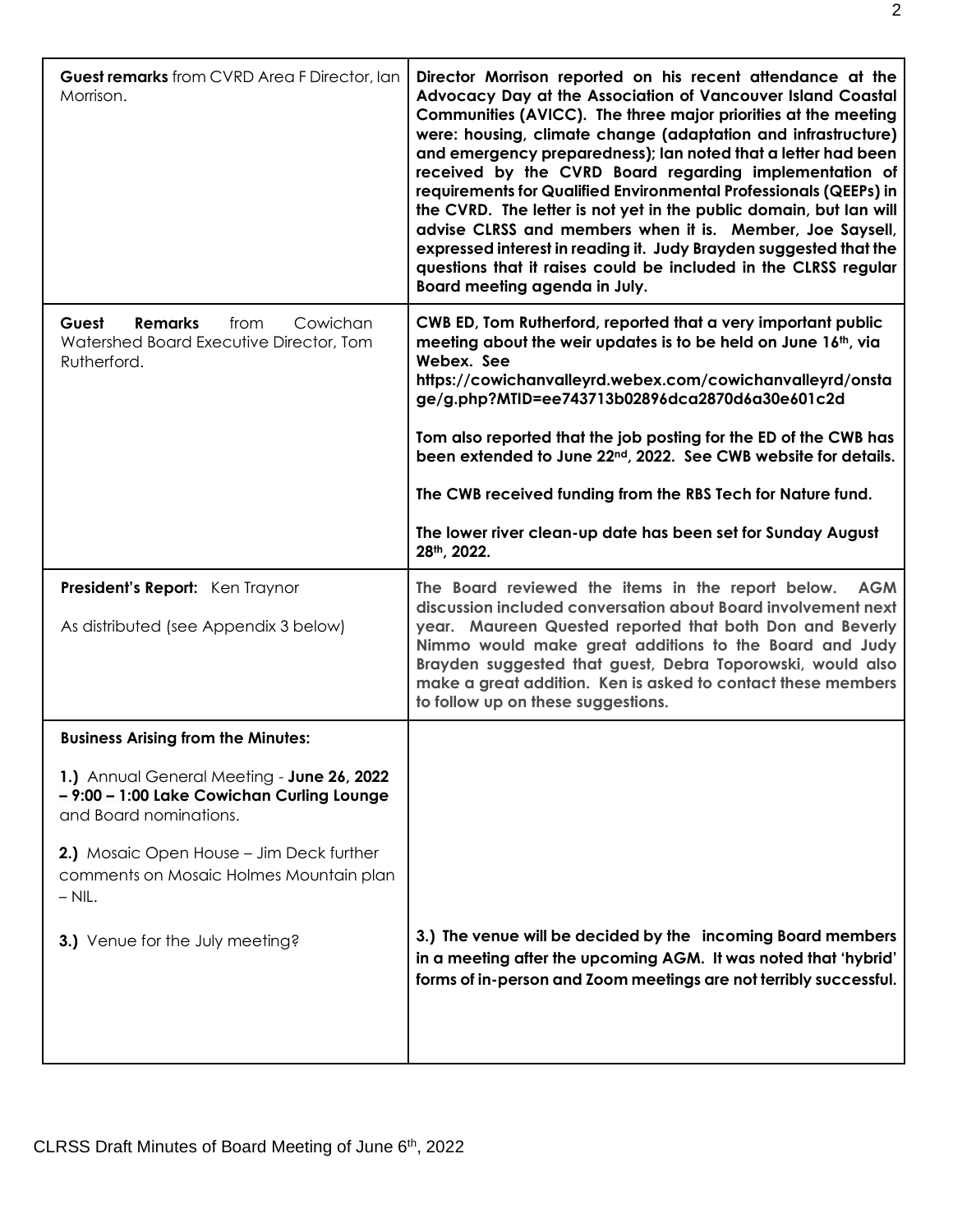| Leads conversation and updates ONLY as<br>needed:              |     |                                                                                                                                                                                                                                                                                                                                                                                                                                                                                                                                 |
|----------------------------------------------------------------|-----|---------------------------------------------------------------------------------------------------------------------------------------------------------------------------------------------------------------------------------------------------------------------------------------------------------------------------------------------------------------------------------------------------------------------------------------------------------------------------------------------------------------------------------|
| a.) Gerald Thom Memorial Native Plant<br>Garden                |     | a.) Members were reminded about a continuation of the clean-<br>up scheduled for Tuesday of this week.                                                                                                                                                                                                                                                                                                                                                                                                                          |
| <b>b.)</b> Social and Retail Sales – Rosemary<br>Danaher - NIL |     |                                                                                                                                                                                                                                                                                                                                                                                                                                                                                                                                 |
| c.) Membership                                                 |     | c.) Maureen Quested reported that we have 39 members who<br>are all eligible to vote at the AGM.                                                                                                                                                                                                                                                                                                                                                                                                                                |
| d.) Fundraising                                                |     | d.) Maureen Quested reported that she will be hosting a July<br>bar-b-que and fundraiser on July 10 <sup>th</sup> . The dinner will be by<br>donation, so we are encouraged to invite new members and<br>others who may be interested in our cause. There will be<br>some other items for sale as well.                                                                                                                                                                                                                         |
| e.) Decibel Coalition                                          |     | e.) Diana Gunderson reported thanked those who had<br>participated in the Decibel Coalition survey and the                                                                                                                                                                                                                                                                                                                                                                                                                      |
| f.) Youth Engagement -<br><b>Chantelle Carden</b>              |     | overwhelming outcome was support for Option 5; progress is<br>well ahead of schedule. Rick Bryan commented that another                                                                                                                                                                                                                                                                                                                                                                                                         |
| g.) Water Monitoring - Bee<br>Greenway                         |     | source of annoying 'noise' on our waterways is produced by<br>speaker systems on docks and onshore. Di mentioned that<br>a newsletter will be coming out shortly.                                                                                                                                                                                                                                                                                                                                                               |
| h.) Newsletter - Chantelle Carden - NIL                        |     |                                                                                                                                                                                                                                                                                                                                                                                                                                                                                                                                 |
| Paddlesport report - Rick Bryan<br>$i$ .                       | i.) | Rick Bryan reported that<br>his experience witnessing<br>"angler/paddler' relations on the water is generally very<br>polite and respectful. He reported that the very successful<br>youth engagement with summertime youth workers and<br>volunteers in free paddle instruction will proceed again this<br>year. All student workers and volunteers in NFP are able to<br>access this benefit. Lastly he commented that the Little<br>Beach to Skutz Falls Youth Kayakfest is not a program of the<br>paddlesport association. |
| j.) Fry salvage - Dave DePape NIL                              |     |                                                                                                                                                                                                                                                                                                                                                                                                                                                                                                                                 |
| k.) Gerald Thom Environmental Studies<br><b>Bursary</b>        | j.) | Diana Gunderson reported that CLRSS has made a<br>recommendation for the recipient of the Gerald Thom<br>Environmental Studies Scholarship for 2022, but is unable to<br>announce the winner at this time. Carolyn Thom is able to<br>present the certificate on our behalf at year's presentation<br>Diana and Jean Atkinson are able to<br>ceremony.<br>accompany Carolyn at this event.                                                                                                                                      |
| I.) Cowichan Climate Hub - NIL                                 |     |                                                                                                                                                                                                                                                                                                                                                                                                                                                                                                                                 |
| <b>m.)</b> CSSP – Genevieve Singleton - NIL                    |     |                                                                                                                                                                                                                                                                                                                                                                                                                                                                                                                                 |

CLRSS Draft Minutes of Board Meeting of June 6<sup>th</sup>, 2022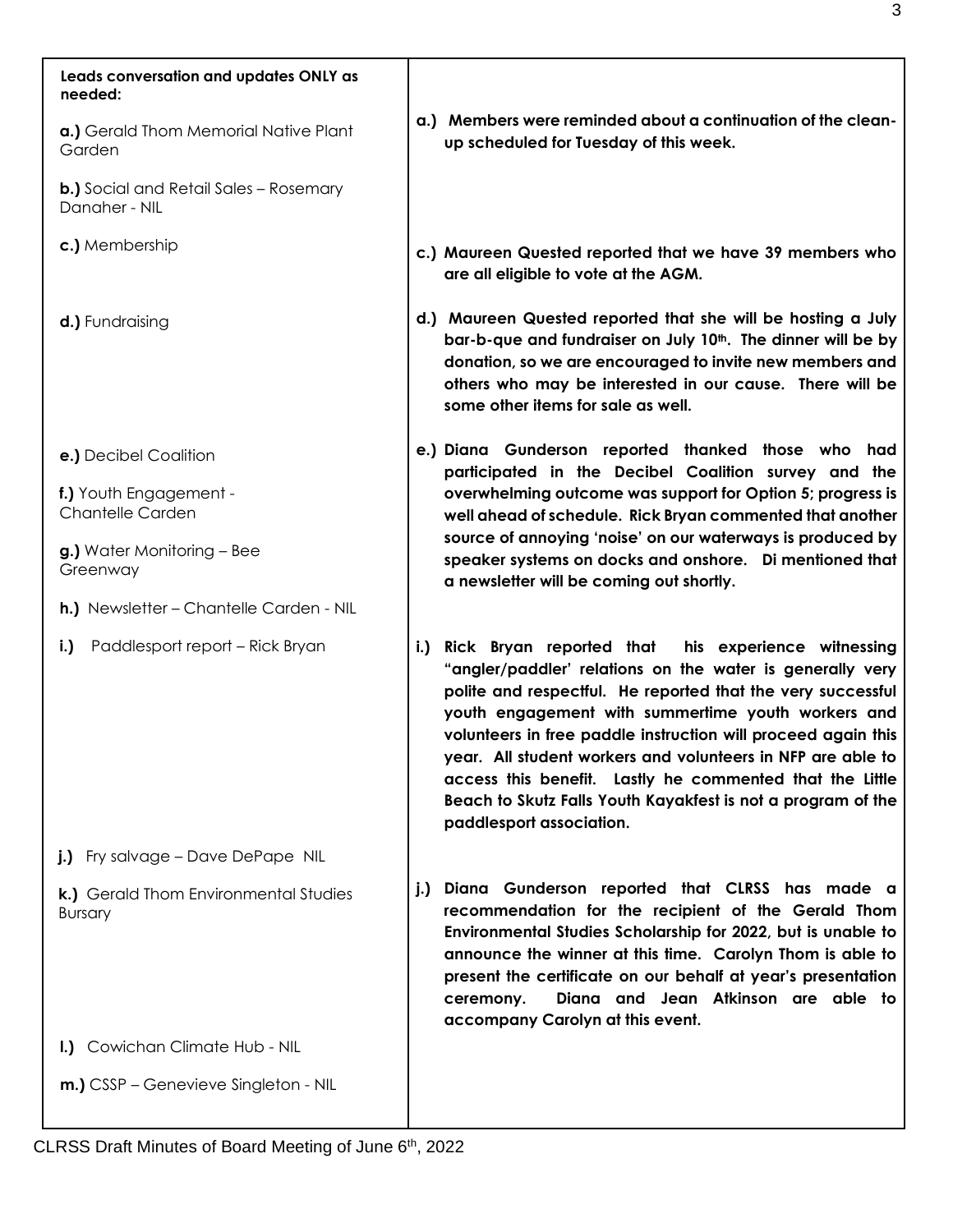| n.) Lamprey Education- Genevieve<br>Singleton - NIL<br>o.) Mitigating Ultraviolet Filter (UVF)<br>contamination in the Cowichan watershed -<br>Mike Patrick - NIL<br><b>p.)</b> 6PPD-quinone monitoring – Mike Patrick                                                                                                                                | o.) This was an error in the agenda. The final report will be<br>circulated with these minujtes.<br>p.) This work will be done in the fall as it involves storm run-off.                                                                                                                                                                                                                                                                                                                               |
|-------------------------------------------------------------------------------------------------------------------------------------------------------------------------------------------------------------------------------------------------------------------------------------------------------------------------------------------------------|--------------------------------------------------------------------------------------------------------------------------------------------------------------------------------------------------------------------------------------------------------------------------------------------------------------------------------------------------------------------------------------------------------------------------------------------------------------------------------------------------------|
| <b>New Business:</b><br>1.) Job Posting from Thea Rodgers of the<br><b>BCCF-Mike Patrick</b>                                                                                                                                                                                                                                                          | 1.) There was an error and this was not circulated. However,<br>Mike has agreed to circulate it to the Board and attendees.<br>It is pasted here as Appendix 5 below.                                                                                                                                                                                                                                                                                                                                  |
| <b>Stewardship Community Reports:</b><br>1.) Cowichan Stewardship Roundtable                                                                                                                                                                                                                                                                          | 1.) Jim Deck reported that the annual Stoltz Pool fieldtrip is<br>scheduled for Thursday, July 21st. beginning at 9:00 a.m.<br>Alexandra Morten will be addressing the attendees<br>(https://www.alexandramorton.ca/)<br>Members were reminded of the 2022 River's Day event that<br>CLRSS had committed to supporting. The date again is<br>September 25th.<br>It was noted that changes to the fishing practices in the<br>upper river are being seriously considered by the Provincial<br>Minister. |
| Motion to Adjourn                                                                                                                                                                                                                                                                                                                                     | <b>Moved by Rosemary Danaher</b>                                                                                                                                                                                                                                                                                                                                                                                                                                                                       |
| <b>Important Upcoming Dates:</b><br>Annual General Meeting Sunday,<br>June 26, 2022 - 9:00 - 1:00 Lake<br><b>Cowichan Curling Lounge</b><br>Reg. Meeting Monday, July 11, 2022<br>06:30 p.m.<br>Reg. Meeting Monday, August 8, 2022<br>06:30 p.m.<br>Reg. Meeting Monday, Sept. 12, 2022<br>06:30 p.m.<br>Sept. 25, 2022 All Day River's Day<br>Event |                                                                                                                                                                                                                                                                                                                                                                                                                                                                                                        |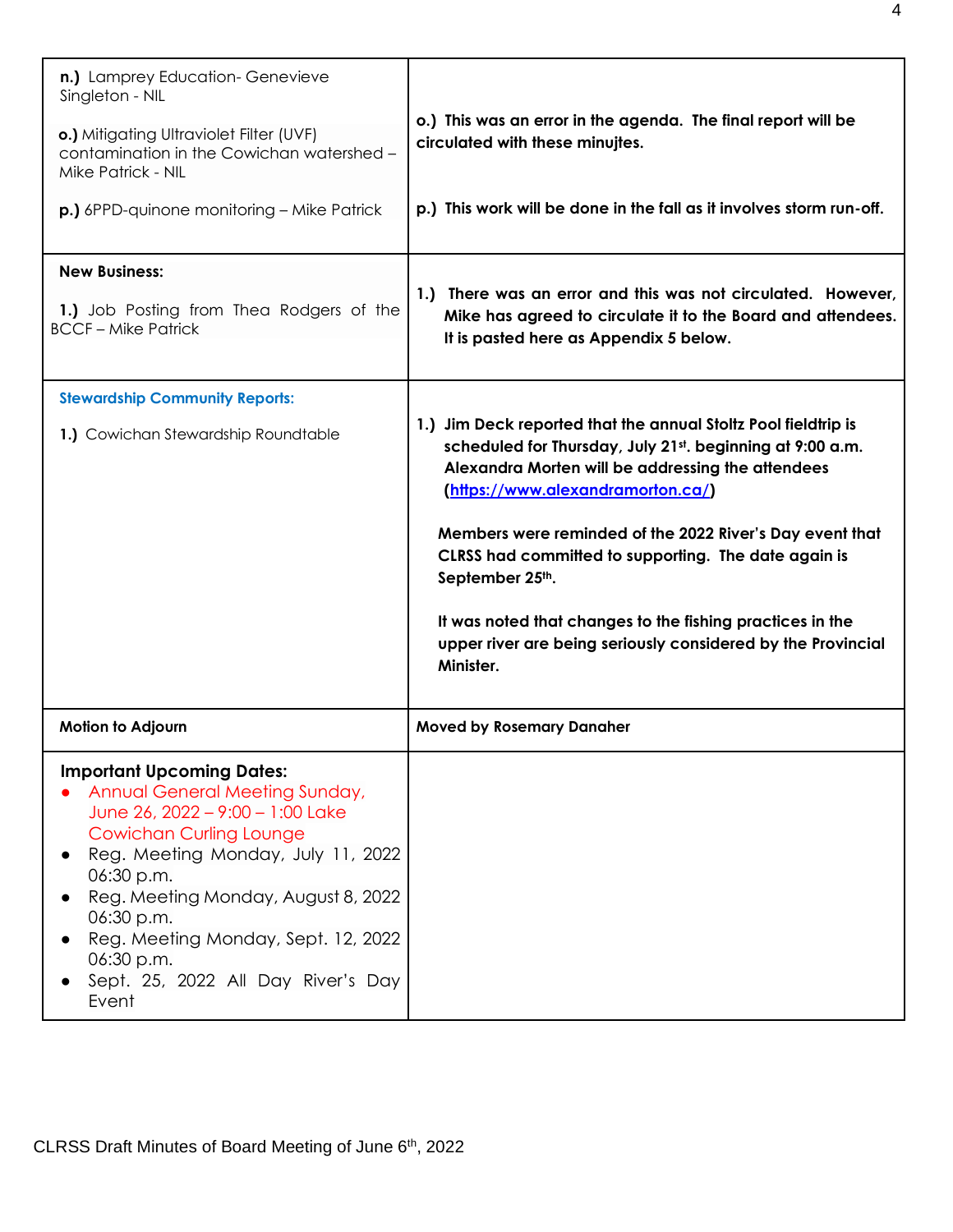| 1. Increase awareness of and support for building<br>the new weir                                                                                                                                              | 2. Increase Youth Engagement                                                                                                                                    |
|----------------------------------------------------------------------------------------------------------------------------------------------------------------------------------------------------------------|-----------------------------------------------------------------------------------------------------------------------------------------------------------------|
| <b>Goals</b><br>Increase public support<br>Increase community understanding of<br>new weir benefits<br>Increase public awareness of how climate<br>change is driving the need for a new weir                   | <b>Goals</b><br>Increase youth membership<br>Re-establish Lake Studies program<br>Collaborate with other valley<br>youth programs<br>Establish youth roundtable |
| 3. Protect Lake Shore Lands                                                                                                                                                                                    |                                                                                                                                                                 |
| <b>Goals</b><br>Protect critical undeveloped<br>shoreline and tributary habitat<br>Promote protection for Shaw Creek<br>watershed<br>Expand shoreline riparian habitat<br>restoration work to tributary creeks |                                                                                                                                                                 |

# **Appendix 2: Treasurer's Report**

| May 2022 Treasurer's Report(As at May 31, 2022)                |           |  |           |  |  |  |  |
|----------------------------------------------------------------|-----------|--|-----------|--|--|--|--|
| <b>Cheques/Transfers Available Cash</b><br><b>CASH in Bank</b> |           |  |           |  |  |  |  |
| <b>CLRSS General Account</b>                                   | 12,152.83 |  | 12,152.83 |  |  |  |  |
| to be deposited                                                |           |  |           |  |  |  |  |
| Salmon fry rescue funds                                        | 1.934.21  |  |           |  |  |  |  |
| <b>Total Cash Available for CLRSS General Activities</b>       | 10,218.62 |  |           |  |  |  |  |
| <b>Bursary Account Total</b><br>6,940.70                       |           |  |           |  |  |  |  |
| <b>Comments:</b>                                               |           |  |           |  |  |  |  |
|                                                                |           |  |           |  |  |  |  |

| <b>CLRSS 2021/2022 Financial Report Budget to Actual</b> |               |               |                                            |          |        |  |
|----------------------------------------------------------|---------------|---------------|--------------------------------------------|----------|--------|--|
|                                                          |               |               |                                            |          |        |  |
| Revenue                                                  |               |               | <b>Expenditures</b>                        |          |        |  |
| Category                                                 | <b>Budget</b> | <b>Actual</b> | <b>Budget</b><br>Category<br><b>Actual</b> |          |        |  |
| <b>Total Revenue</b>                                     | 4000          | 770.00        | <b>Total Expenditures</b>                  | 4,000.00 | 169.31 |  |
| Memberships                                              | 1400          | 480.00        | Signs                                      | 200      |        |  |
| Donations                                                | 300           | 50.00         | Accounting<br>0                            |          |        |  |

CLRSS Draft Minutes of Board Meeting of June 6<sup>th</sup>, 2022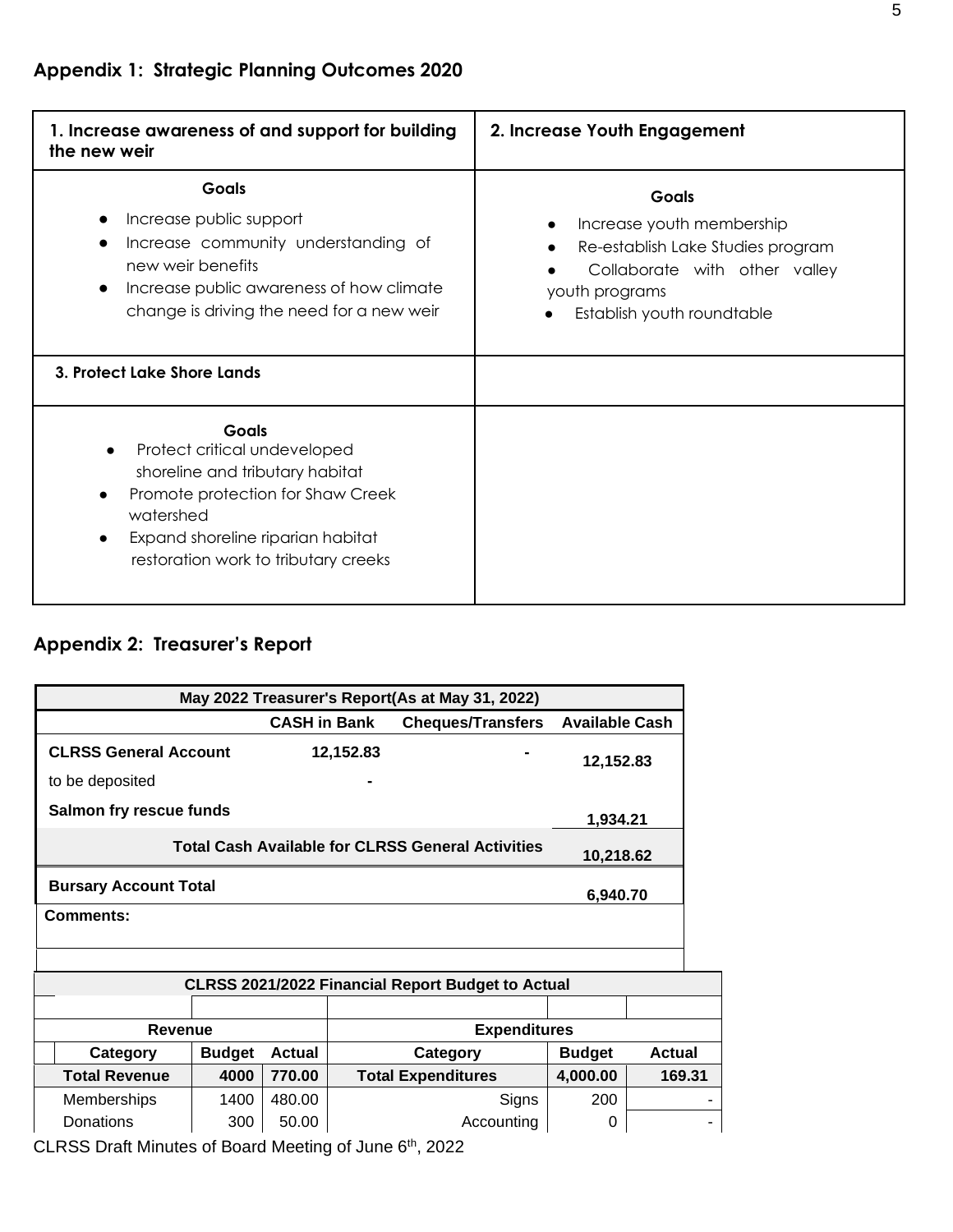| <b>Sales</b> | 300  | 0.00   | Publc Information           | 50          |       |
|--------------|------|--------|-----------------------------|-------------|-------|
| Fundraising  | 2000 | 240.00 | <b>BCLSS</b>                | 50          |       |
| Interest     | 0    | 0      | Society Fees                | 0           |       |
|              |      |        | <b>Printing Costs</b>       | 100         |       |
|              |      |        | <b>Purchase for Sales</b>   | 200         |       |
|              |      |        | Insurance                   | 900         |       |
|              |      |        | <b>Bank Charges</b>         | 0           | 2.00  |
|              |      |        | <b>Office Expenses</b>      | 200         |       |
|              |      |        | Courses & Mtgs              | 100         | 83.05 |
|              |      |        | <b>CSSP Activities</b>      | $\mathbf 0$ |       |
|              |      |        | River CU                    | 0           |       |
|              |      |        | <b>Fundraising Expenses</b> | 100         |       |
|              |      |        | Misc. other                 | 0           |       |
|              |      |        | Scholarship Fund            | 550         | 60.00 |
|              |      |        | Fry Salvage                 | 300         |       |
|              |      |        | <b>Gifts Apparel</b>        | 250         |       |
|              |      |        | <b>GT Memorial Garden</b>   | 400         |       |
|              |      |        | <b>Website Update</b>       | 100         | 24.26 |
|              |      |        | <b>Signature Event</b>      | 500         |       |
|              |      |        |                             |             |       |
|              |      |        | <b>Signature Event</b>      | 430         |       |

# **Appendix 2a: 2022- 2023 DRAFT Annual Budget (full comparison sent as attachment)**

|                     |                         | Pre2022/2023             |                          | 2021/2022     |                          |
|---------------------|-------------------------|--------------------------|--------------------------|---------------|--------------------------|
| <b>CODE</b>         | Category                | <b>Budget</b>            | <b>Actual</b>            | <b>Budget</b> | Actual                   |
| <b>Total</b>        | Revenue                 | 4,000                    | 770                      | 4,500         | 5,106                    |
|                     | 4100 Memberships        | 1,400                    | 480                      | 1,400         | 1,360                    |
|                     | 4110 Donations          | 300                      | 50                       | 2,000         | 1,042                    |
|                     | 4200 Sales              | 300                      | ٠                        | 300           | 80                       |
|                     | 4460 Fundraising        | 2,000                    | 240                      | 800           | 2,624                    |
|                     | Interest                | $\sim$                   | $\sim$                   | ٠             | ٠                        |
| <b>Expenditures</b> |                         |                          |                          |               |                          |
| <b>Total</b>        | <b>Expenditures</b>     | 4,000                    | 169                      | 4,500         | 3,786                    |
|                     | 5270 Signs              | 200                      | $\overline{\phantom{a}}$ | $\sim$        | 257                      |
|                     | 5610 Accounting         | $\overline{\phantom{a}}$ | ٠                        | 100           | ٠                        |
|                     | 5615 Public Information | 50                       | $\sim$                   | 50            | $\sim$                   |
|                     | 5625 BCLSS              | 50                       | $\overline{\phantom{a}}$ | 250           | 50                       |
|                     | 5630 Society Fees       | ٠                        | $\overline{\phantom{a}}$ | 400           | ٠                        |
|                     | 5640 Printing Costs     | 100                      | $\overline{\phantom{a}}$ | 100           | $\overline{\phantom{a}}$ |
|                     | 5650 Purchase for Sales | 200                      | $\overline{\phantom{m}}$ | 100           | 218                      |
|                     | 5685 Insurance          | 900                      | $\overline{\phantom{a}}$ | $\sim$        | 876                      |
|                     | 5690 Bank Charges       | $\sim$                   | $\overline{2}$           | 100           | 11                       |
|                     | 5700 Office Expenses    | 200                      | $\overline{\phantom{a}}$ | 200           | $\overline{98}$          |

CLRSS Draft Minutes of Board Meeting of June 6<sup>th</sup>, 2022

I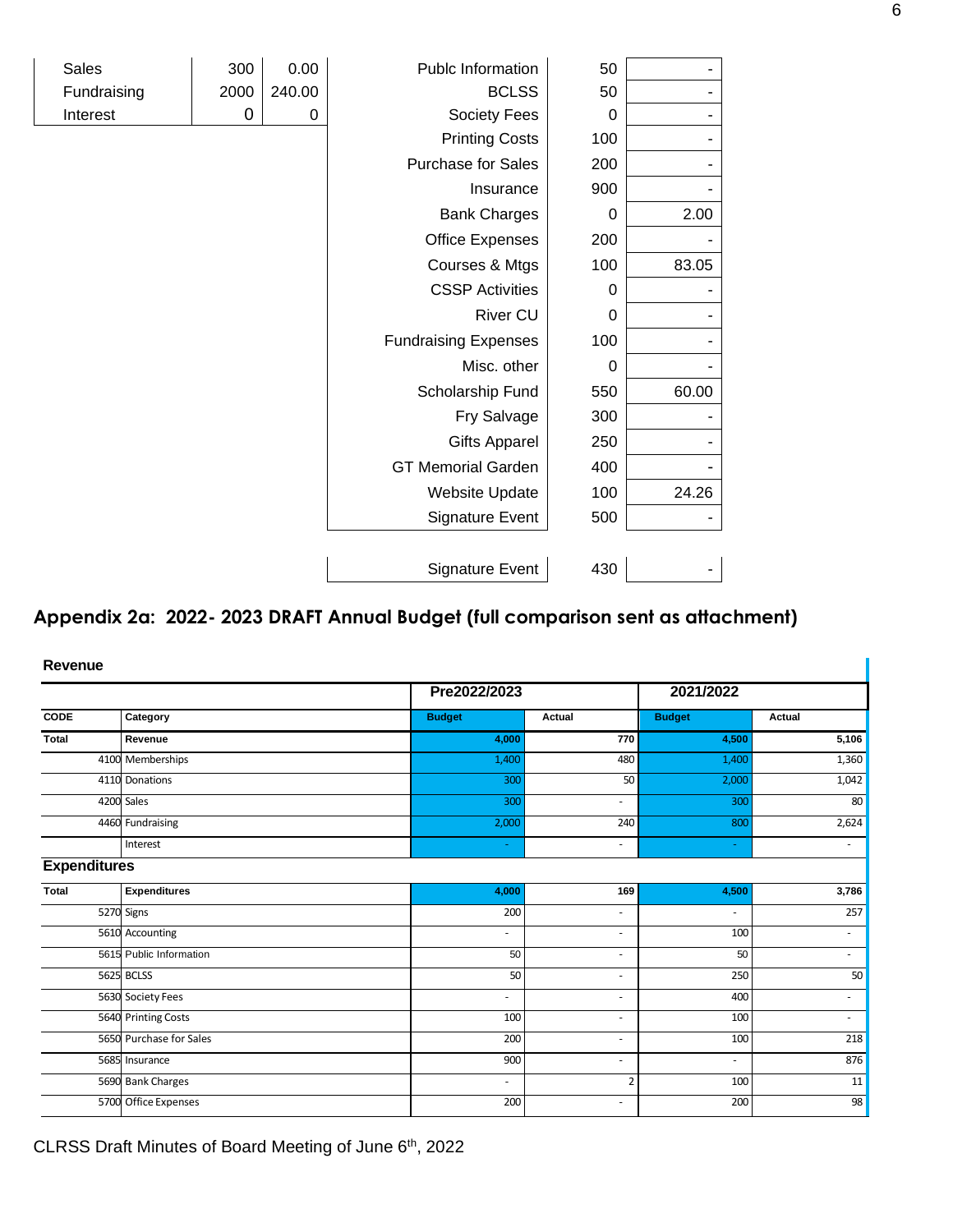| 5730 Courses & Mtgs          | 100    | 83                       | ٠   | 104    |
|------------------------------|--------|--------------------------|-----|--------|
| 5735 CSSP Activities/LO Educ | $\sim$ | ٠                        | ٠   | $\sim$ |
| 5736 River CU                | ۰.     | ٠                        | ٠   | 167    |
| 5737 Fundraising Expenses    | 100    | ٠                        | 100 |        |
| 5740 Misc. other             | $\sim$ | $\sim$                   | 500 | 34     |
| 5900 Scholarship Fund        | 550    | 60                       | 500 | 935    |
| 6000 Fry Salvage             | 300    | $\overline{\phantom{a}}$ | 300 |        |
| Gifts (apparel)              | 250    | $\sim$                   | 500 |        |
| Project GT Memorial Garden   | 400    | $\sim$                   | 400 |        |
| Project Website Update       | 100    | 24                       | 100 | 24     |
| Project New Strategic Plan   | 500    |                          | 800 | 1,012  |
|                              |        |                          |     |        |
| <b>Net Income</b>            |        | 601                      |     | 1,320  |

## **Appendix 3: President's Report**

Dear All - Here is an update on what I have been up to over the last month. Sorry I will miss the meeting Monday but I will be out in Saskatchewan attending a couple of memorial events for a niece and my older brother who passed during the Covid years.

1. I wrote the letter to the new Minister for Lands, Water and Resource Stewardship (LWRS) in support of the Friends of the Cowichan brief. I got a prompt reply from the Deputy Minister with encouraging comments. I look forward to hearing a report from Joe on the FFRAC meeting held in May.

*excerpts " ...With the creation of the new LWRS ministry, the Government has committed to expanding and strengthening partnerships and making shared decisions on the land base will build certainty and create further opportunity for everyone. I was encouraged to learn about the important conservation and education work that CLRSS is undertaking. ... Regarding CLRSS's support for the recommendations made by the Friends of the Cowichan for regulatory changes. The process of making such changes is led by the Ministry of Forests, and the West Coast Region of that Ministry is responsible for freshwater fisheries management on the Cowichan River. The region has an established process for regulation intake and assessment through their Freshwater Fishing Regulations Advisory Committee (FFRAC). The FFRAC Committee have reviewed proposals and hosted a delegation of members of the Friends of the Cowichan in the past and they understand and appreciate the perspective of this stewardship group. They are currently considering an application for regulatory change on the Upper Cowichan River within this existing process.*

*Again, thank you for writing to introduce the CLRSS and show your support for the recommendations from Friends of the Cowichan. I look forward to continuing this relationship through the roles and responsibilities of the new Ministry. "*

2. On the upcoming **AGM**:

- We currently have 8 folks who have agreed so far to be on the Board -- Di, Jean, Jim, Rick, Dave, Rodger, Rosie and Maureen. Jim is willing to continue as Treasurer. We need to decide on who will take up the executive positions to meet the requirements of the Societies Act. I think our leads model works well. I am willing to continue to do the website and can take on Chantelle's newsletter role.
- Brendan Anderson, a Senior Fisheries biologist (recommended by Peter Law and Craig Wightman) with the Ministry has agreed to speak at the AGM on Fishery management and Cutthroat Trout in Cowichan Lake. I asked him for 30 minutes or so about how fisheries management objectives are decided and are turned into

#### CLRSS Draft Minutes of Board Meeting of June 6th, 2022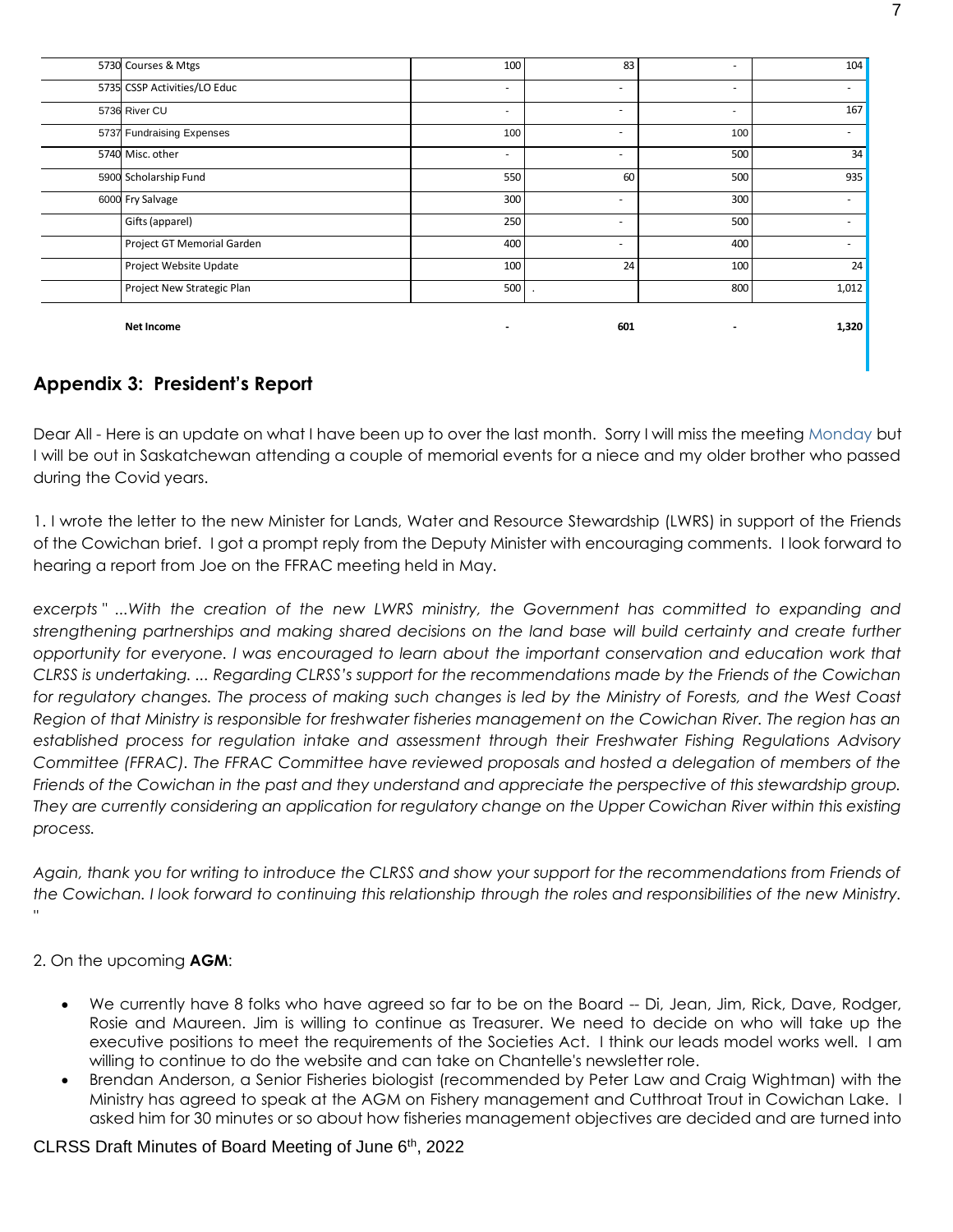regulations and how His current monitoring and tagging of Cutthroat Trout in Lake Cowichan fits into that process. I emphasised we are a lay audience so high-level science stuff (not too much detail), with good visuals. **Bio** -- "*Brendan Anderson has a BSc in Biology from the University of British Columbia and has worked as a Provincial Fisheries Biologist since 1999. He has spent much of that time focussing on large lakes fisheries management, including the design and implementation of stock assessment programs, mark-recapture analysis, and population modelling. Brendan has been working on Vancouver Island since 2010 and became the Senior Fisheries Biologist for the West Coast Region in 2015. One of his principal areas of focus since moving*  to the Island, has been the development of an improved understanding of cutthroat trout life history in the *large lakes of the Region, and the development of a fisheries management approach to support them."* 

- I have put the notice of AGM up on the website and once we finalise the agenda, I will add that too.
- The Report to members is complete, thanks for all your input. I will send it out to all members ahead of the AGM.

3. The **Shoreline Assessment Project** is set to report out to the public on Thursday, June 16th from 6 - 8 PM. We should also get a progress report on the formation of the CVRD, Cowichan Tribes, Paper Excellence consortium and water licence application process.

4. Thanks to the broom busting crew and remember we have a Garden clean-up session next week on Tuesday or Thursday weather dependent.

5. I have added the current Report from BCCF on the UV Residue project [access it here.](https://www.cowichan-lake-stewards.ca/_files/ugd/6bb0e5_68401335de974c9ca5e1afdcd4136d5a.pdf) I also recommend you read the new Business Plan for the Cowichan Watershed Board [click here.](https://cowichanwatershedboard.ca/wp-content/uploads/2022/04/CWB_Business_Plan_2022-draft-8-fnl-for-review.pdf) It offers a great overview of where we are headed. There are also a number of recent reports on the excellent science work being done on the Koksilah and Chemainus Rivers.

6. Finally, if you have not heard Tom Rutherford is stepping down as ED and they are recruiting for his replacement.

Sorry to be missing the meeting but will get caught up when I get back on 13th. See you the 26th.

Ken

## **Appendix 4**

May 9, 2022 5:51 PM

**Dear Minister Osborne -** First, on behalf of the CLRSS I want to congratulate you on your appointment as the new Minister of Land, Water and Resource Stewardship. We look forward to working with you in this new portfolio and are pleased that someone with your background, from here on Vancouver Island, has received this portfolio.

The members of the **Cowichan Lake & River Stewardship Society (CLRSS)** have contributed 2,000 volunteer hours every year for the last 11 years protecting and preserving the Cowichan watershed through our core activities:

- shoreline riparian area restoration and landowner education;
- rescuing stranded salmon fry;
- cleaning up the upper Cowichan river;
- monitoring water quality;
- working with students and providing public education;
- erecting signs on fish bearing streams.

In our capacity as stewards for our great heritage river, the Cowichan, we urge you to take action at this important time. Joe Saysell is a long-time active member of our community and brings years of insight and experience to the recommendations he has documented in the recent Friends of the Cowichan letter to you. The **CLRSS** fully endorses the proposals for regulatory changes that are included in the letter that is attached to this email.

#### CLRSS Draft Minutes of Board Meeting of June 6th, 2022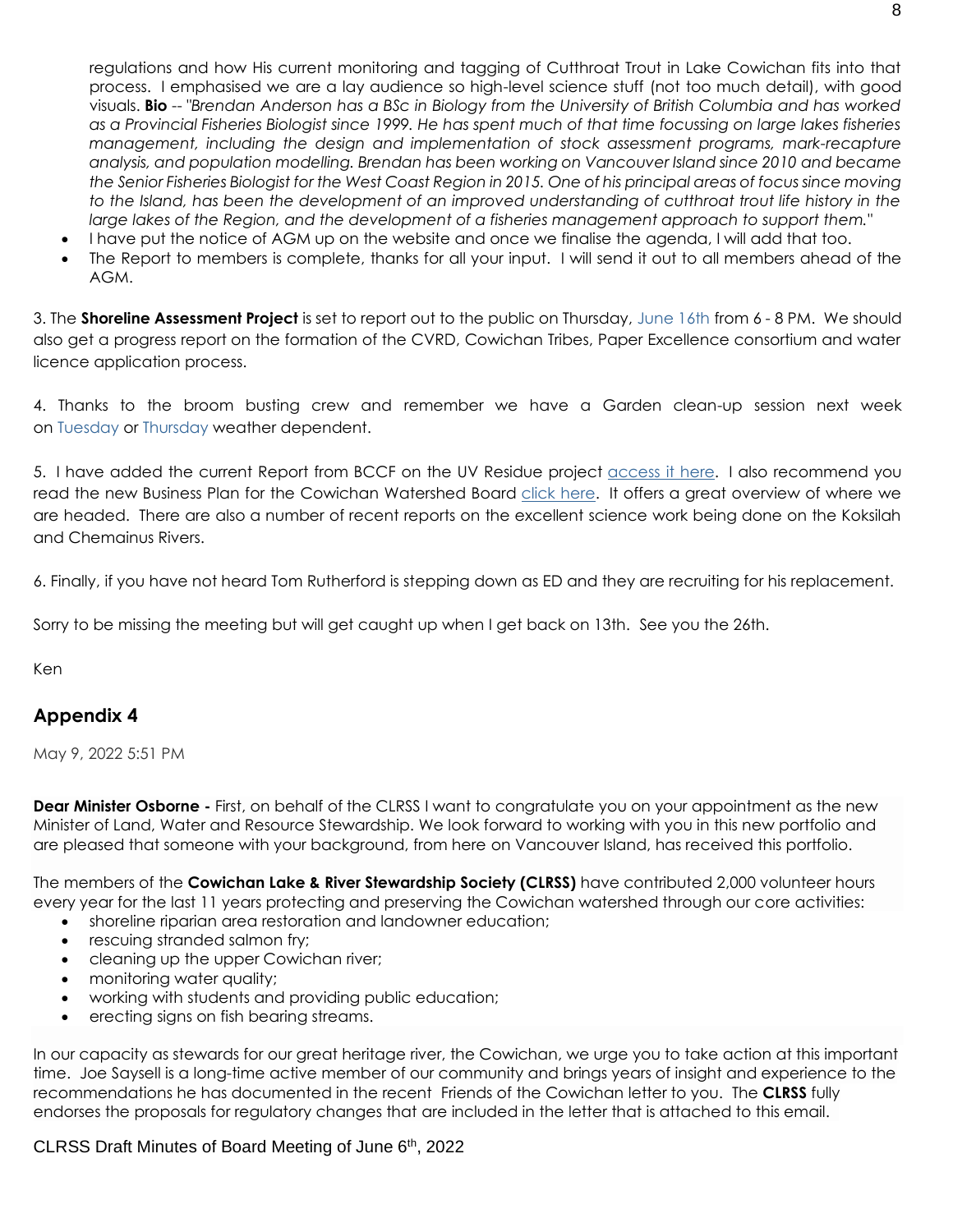Urgent action is needed to protect the wonderful natural heritage of the Cowichan River and the changes proposed here would be important steps forward.

Sincerely, Ken Traynor CLRSS President [ken.traynor@gmail.com](mailto:ken.traynor@gmail.com) 250-228-2279

## **Appendix 5: Job Posting**



## **Now Hiring: Cowichan River Fisheries Ambassadors**

BCCF is hiring two  $(2)$  seasonal positions for youth aged between  $15 - 30$  years.

The Cowichan River Fisheries Ambassadors will work together with the British Columbia Conservation Foundation, the Cowichan Lake and River Stewardship Society, and Cowichan Tribes staff to provide fishprotection and river stewardship education to residents and visitors in the Cowichan watershed from July to August 2022.

This seasonal position will run from approximately June 24 – September 3, 2022. The work schedule is 32 hours per week (typically Friday – Monday). Hourly wage will be \$18.50 -- \$20.00/hr, depending onexperience.

**This position requires weekend work.** Days off will primarily be weekdays, with a **minimum of three consecutive weekdays off per week** (typical days off will be Tuesday – Thursday). Specific questions about required time off & scheduling can be discussed.

#### Position Requirements:

- Weekend availability, including some Long Weekend/Statutory holidays
- An interest and familiarity with the Cowichan River
- Comfortable working around water, with a proven swimming ability
- Canadian Resident or legally able to work in Canada
- Between 15-30 years old during the period of employment

Assets (non-required, but beneficial):

- Experience presenting to the public (e.g. performing arts, drama/music, public speaking)
- Experience working independently
- Knowledge about the natural environment (e.g. fish, plants, wildlife, water quality)
- An interest in learning new skills
- A driver's license (minimum "N" license)

CLRSS Draft Minutes of Board Meeting of June 6th, 2022